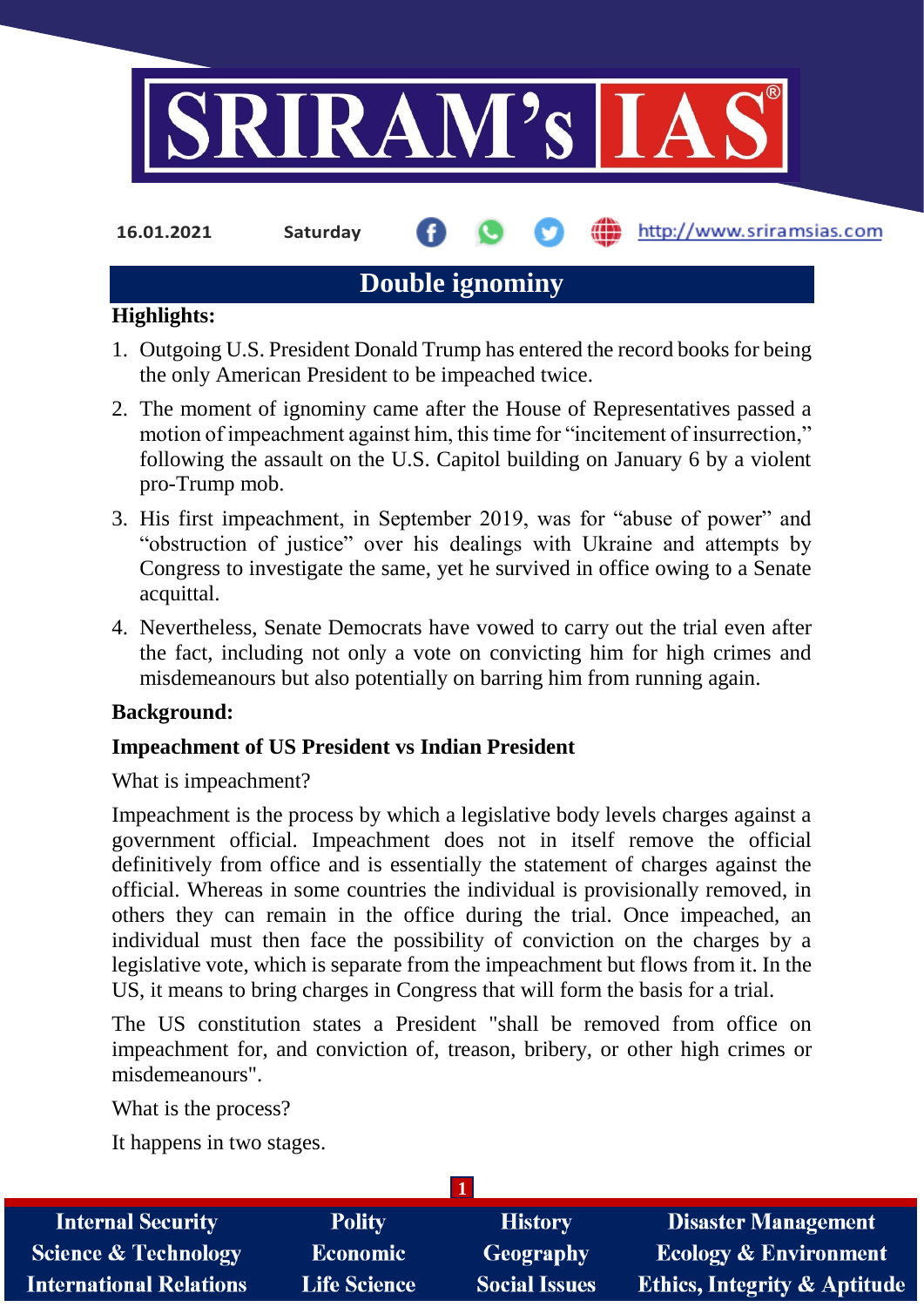

The first stage is completed - Articles of impeachment (charges) were brought to the House of Representatives and passed.

Next step is in the Senate where a trial ought to be held, Chief justice of supreme will preside over trials. This is part of the checks and balances system of the US constitution. A team of lawmakers from the House, known as managers, play the role of prosecutors. The President has defence lawyers, and the Senate serves as the jury.



In the Senate, a two-thirds vote is necessary for a president's removal - and this milestone has never been reached in US history.

| <b>Internal Security</b>        | <b>Polity</b>       | <b>History</b>       | <b>Disaster Management</b>              |  |  |  |
|---------------------------------|---------------------|----------------------|-----------------------------------------|--|--|--|
| <b>Science &amp; Technology</b> | <b>Economic</b>     | Geography            | <b>Ecology &amp; Environment</b>        |  |  |  |
| <b>International Relations</b>  | <b>Life Science</b> | <b>Social Issues</b> | <b>Ethics, Integrity &amp; Aptitude</b> |  |  |  |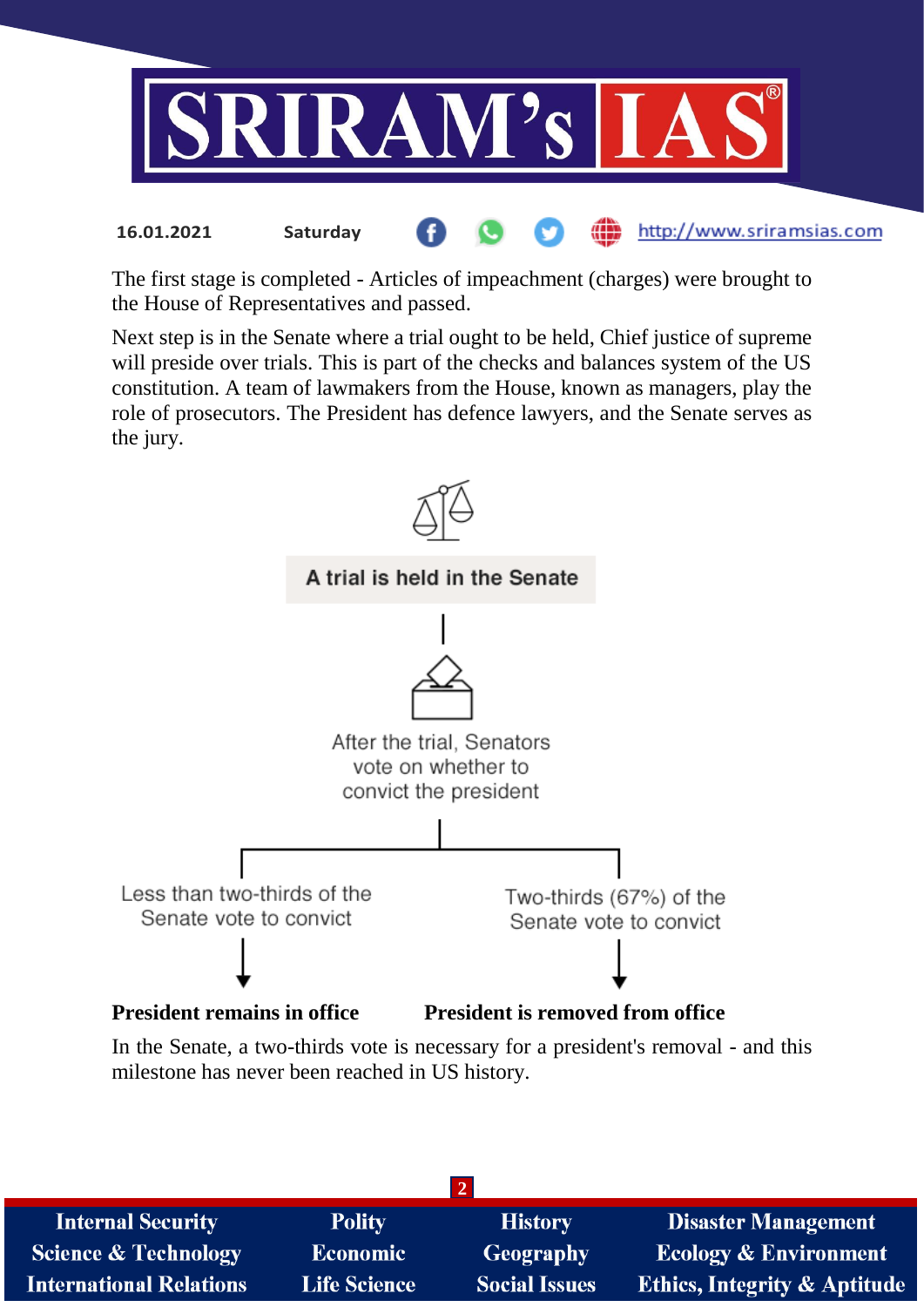

http://www.sriramsias.com **16.01.2021 Saturday**

#### **Impeachment process in India**

- 1. As per Article 61, the President of India can be impeached on ground of violation of the Constitution. However what amounts to violation of the Constitution has not been defined.
- 2. The process of impeachment can begin in Lok Sabha or Rajya Sabha.
- 3. The charges for impeachment should be signed by 1/4 members of the house in which the process begins and a notice of 14 days should be given to the President.
- 4. The impeachment motion has to be passed by majority of not less than twothirds of the total membership of the House .
- 5. Once passed in that house, the other house shall investigate the charges.
- 6. The President has the right to appear and be represented in case of such investigations.
- 7. If another house also sustains those charges, then it would again need to pass by the same majority when the President stands removed from the office on the date on which the motion is passed in another house.
- 8. Since it is a motion for removal of the president himself, no presidential assent is needed here.
- 9. No president of India has been impeached so far in India.

## **Private space**

**Crux:** Making public notices optional under the Special Marriage Act is a relief for interfaith couples.

#### **Highlights:**

- 1. The Allahabad High Court ruling that people marrying under the Special Marriage Act, 1954, can choose not to publicise their union with a notice 30 days in advance removed one obstacle out of the way of couples wanting to marry against the wishes of their parents or their immediate community.
- 2. The court said that mandatorily publishing a notice of the intended marriage and calling for objections violates the right to privacy.

**3**

| <b>Internal Security</b>        | <b>Polity</b>       | <b>History</b>       | <b>Disaster Management</b>              |  |  |
|---------------------------------|---------------------|----------------------|-----------------------------------------|--|--|
| <b>Science &amp; Technology</b> | <b>Economic</b>     | Geography            | <b>Ecology &amp; Environment</b>        |  |  |
| <b>International Relations</b>  | <b>Life Science</b> | <b>Social Issues</b> | <b>Ethics, Integrity &amp; Aptitude</b> |  |  |